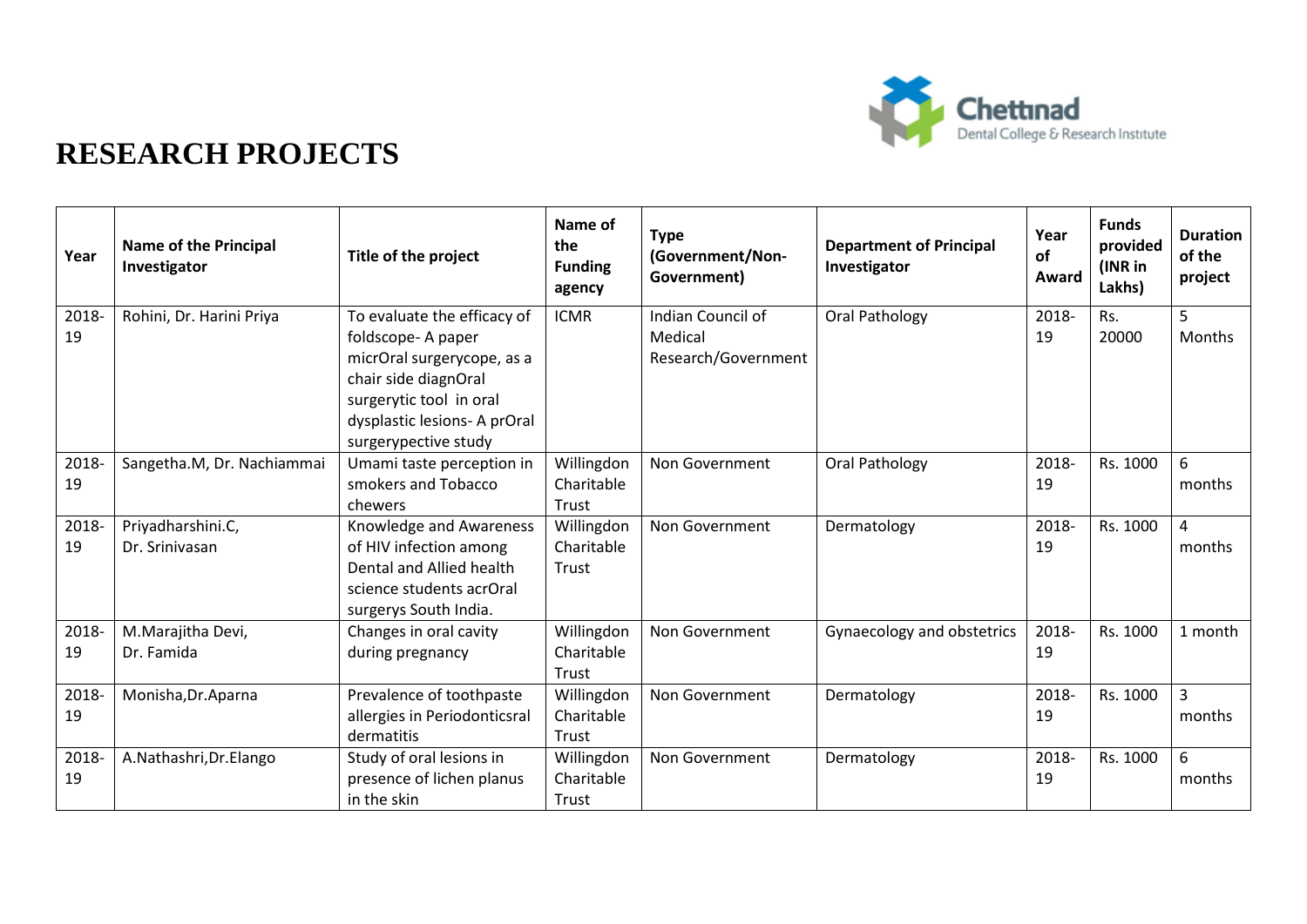

| 2018-<br>19 | Gokula kannan.R, Dr. Sreeja        | Prevalance of oral<br>cabdidiasis in patients<br>taking corticOral<br>surgeryteroid drugs for<br>Pulmonologynary diseases | Willingdon<br>Charitable<br>Trust | Non Government | Oral Pathology             | 2018-<br>19 | Rs. 1000 | 5<br>months              |
|-------------|------------------------------------|---------------------------------------------------------------------------------------------------------------------------|-----------------------------------|----------------|----------------------------|-------------|----------|--------------------------|
| 2018-<br>19 | Kaviya K V, Dr. Annamalai          | Assessment of anxiety<br>during<br>Orthodonticsdonticsdontic<br>procedures                                                | Willingdon<br>Charitable<br>Trust | Non Government | Orthodonticsdonticsdontist | 2018-<br>19 | Rs. 1000 | 6<br>months              |
| 2018-<br>19 | V.Prithivraj, Dr.Preethi           | Commonest Etiology of<br>Referred Otalgia- Dental<br>causes and other ENT<br>related diseases                             | Willingdon<br>Charitable<br>Trust | Non Government | <b>ENT</b>                 | 2018-<br>19 | Rs. 1000 | $\overline{3}$<br>months |
| 2018-<br>19 | R.Akarna, Dr.Aparna                | Occurence of mucOral<br>surgeryal changes in<br>patient undergoing<br>Orthodonticsdonticsdontic<br>treatment              | Willingdon<br>Charitable<br>Trust | Non Government | Dermatology                | 2018-<br>19 | Rs. 1000 | $\overline{2}$<br>Months |
| 2018-<br>19 | Perarivalan I, Dr. Shankari        | Prevalance of occupational<br>skin disease among health<br>care workers                                                   | Willingdon<br>Charitable<br>Trust | Non Government | Dermatology                | 2018-<br>19 | Rs. 1000 | 5<br>Months              |
| 2018-<br>19 | Janani CK, Mr. G.<br>Vaithianathan | A study on association<br>between formalin<br>inhalation and<br>Pulmonologynary function<br>among Anatomists              | Willingdon<br>Charitable<br>Trust | Non Government | Anatomy                    | 2018-<br>19 | Rs. 1000 | $\overline{4}$<br>months |
| 2018-<br>19 | Kaviya.S, Dr. Indumathy            | Influence of dietary habits<br>in temperomandibular<br>joint disorders in south<br>Indian population                      | Willingdon<br>Charitable<br>Trust | Non Government | Anatomy                    | 2018-<br>19 | Rs. 1000 | $\overline{3}$<br>months |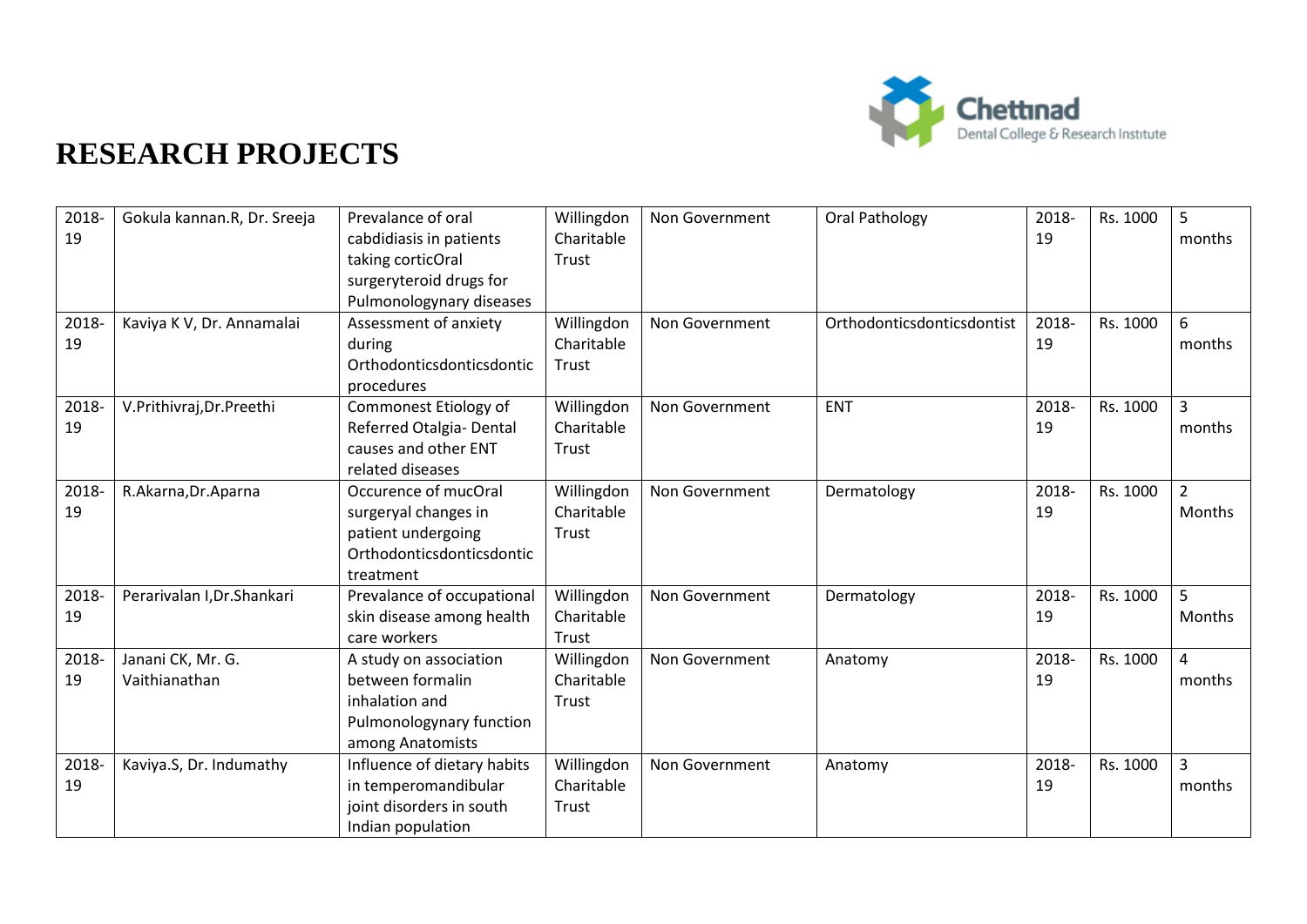

| 2018-       | Ishwerya M, Dr. Janani         | Assessment of length of                         | Willingdon               | Non Government | Anatomy                 | 2018- | Rs. 1000 | 6              |
|-------------|--------------------------------|-------------------------------------------------|--------------------------|----------------|-------------------------|-------|----------|----------------|
| 19          |                                | the styloid process and it's<br>elongation      | Charitable<br>Trust      |                |                         | 19    |          | months         |
| 2018-       | Chithaluru Pranathi, Dr.       | A RetrOral surgerypective                       | Willingdon               | Non Government | Oral surgery            | 2018- | Rs. 1000 | 5              |
| 19          |                                | study of odontogenic                            | Charitable               |                |                         | 19    |          | months         |
|             | Alagappan                      |                                                 |                          |                |                         |       |          |                |
|             |                                | maxillary sinusitis<br>Prevalence and           | Trust                    | Non Government | <b>General Medicine</b> | 2018- | Rs. 1000 | 6              |
| 2018-<br>19 | Haripriya.S, Dr. Vigneshwaran  |                                                 | Willingdon<br>Charitable |                |                         | 19    |          | months         |
|             |                                | characteristics of Migraine                     |                          |                |                         |       |          |                |
|             |                                | in Dental and Medical<br>Professionals in South | Trust                    |                |                         |       |          |                |
|             |                                |                                                 |                          |                |                         |       |          |                |
|             |                                | Indian Population                               |                          |                |                         |       |          |                |
| 2018-       | M.S Anusha Naidu,              | Oral health status of                           | Willingdon               | Non Government | Psychiatry              | 2018- | Rs. 1000 | $\overline{3}$ |
| 19          | Dr. Sangeetha                  | Psychiatric patients with                       | Charitable               |                |                         | 19    |          | months         |
|             |                                | healthy individuals -A                          | Trust                    |                |                         |       |          |                |
|             |                                | Comparative study                               |                          |                |                         |       |          |                |
| 2018-       | Kaavya.B, Ms.Sungeetha         | To study the correlation of                     | Willingdon               | non Government | <b>General Medicine</b> | 2018- | Rs. 1000 | 6              |
| 19          |                                | dental caries, salivary                         | Charitable               |                |                         | 19    |          | months         |
|             |                                | secretion-its                                   | Trust                    |                |                         |       |          |                |
|             |                                | Biochemistryical,                               |                          |                |                         |       |          |                |
|             |                                | cytological and                                 |                          |                |                         |       |          |                |
|             |                                | microbiological analysis                        |                          |                |                         |       |          |                |
|             |                                | and severity of disease in                      |                          |                |                         |       |          |                |
|             |                                | COPD patients.                                  |                          |                |                         |       |          |                |
| 2018-       | Aadhya Babu, Ms. Savitha       | Reasons pertaining to                           | <b>ICMR</b>              | Non Government | Psychiatry              | 2018- | Rs.      | $\overline{4}$ |
| 19          | Niren                          | substance abuse in                              |                          |                |                         | 19    | 20000    | months         |
|             |                                | undergraduates in India                         |                          |                |                         |       |          |                |
| 2018-       | Priyadharshini.A, Dr. Sreeja.C | A study of oral exfoliative                     | Willingdon               | Non Government | Oral Pathology          | 2018- | Rs. 1000 | 1 month        |
| 19          |                                | cytology in hypothyroid                         | Charitable               |                |                         | 19    |          |                |
|             |                                | patients                                        | Trust                    |                |                         |       |          |                |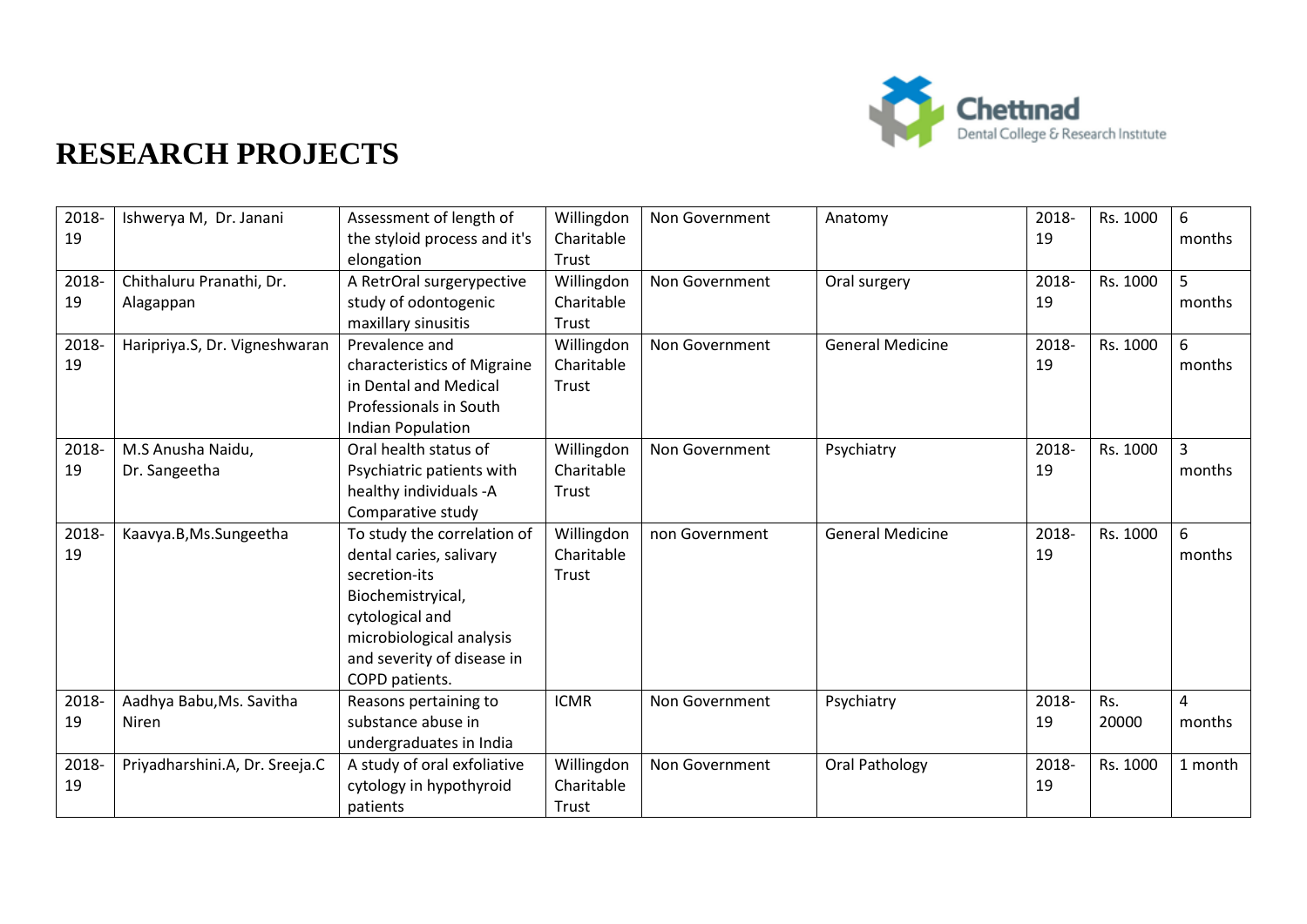

| 2018-<br>19 | Logeshwari. M, Dr. Sabari<br>sridhar. O | The prevalence of<br>psychiatric disorders in the<br>patients with Bruxism- a<br>crOral surgerys sectional<br>study                                                                                                                         | Willingdon<br>Charitable<br>Trust | Non Government | Dept. of Psychiatry | 2018-<br>19 | Rs. 1000 | $\overline{2}$<br>months |
|-------------|-----------------------------------------|---------------------------------------------------------------------------------------------------------------------------------------------------------------------------------------------------------------------------------------------|-----------------------------------|----------------|---------------------|-------------|----------|--------------------------|
| 2018-<br>19 | Gokul.S, Dr. Aarti                      | Influence of Body Mass<br>Index on Dental caries<br>among dental students in<br>kancheepuram city-a<br>crOral surgerys sectional<br>study                                                                                                   | Willingdon<br>Charitable<br>Trust | Non Government | Anatomy             | 2018-<br>19 | Rs. 1000 | $\overline{5}$<br>months |
| 2018-<br>19 | S. Santhini, Dr. Semmia                 | <b>Comparative Evaluation Of</b><br><b>Effect Of Local Anaesthesia</b><br>With and Without<br>Adrenaline on Blood<br>GlucOral surgerye<br><b>Concentration In Healthy</b><br>and Diabetic Patients<br><b>Undergoing Tooth</b><br>Extraction | Willingdon<br>Charitable<br>Trust | Non Government | Oral surgery        | 2018-<br>19 | Rs. 1000 | 6<br>months              |
| 2018-<br>19 | M.Pavithra, Dr.SK.Jagdish               | Assessment of psychOral<br>surgeryocial risk<br>factors, work stress and<br>work life balance among<br>dentists in academics and<br>private practice: A crOral<br>surgerys-sectional study in<br>Chennai.                                   | Willingdon<br>Charitable<br>Trust | Non Government | Prosthodontics      | 2018-<br>19 | Rs. 1000 | $\overline{3}$<br>months |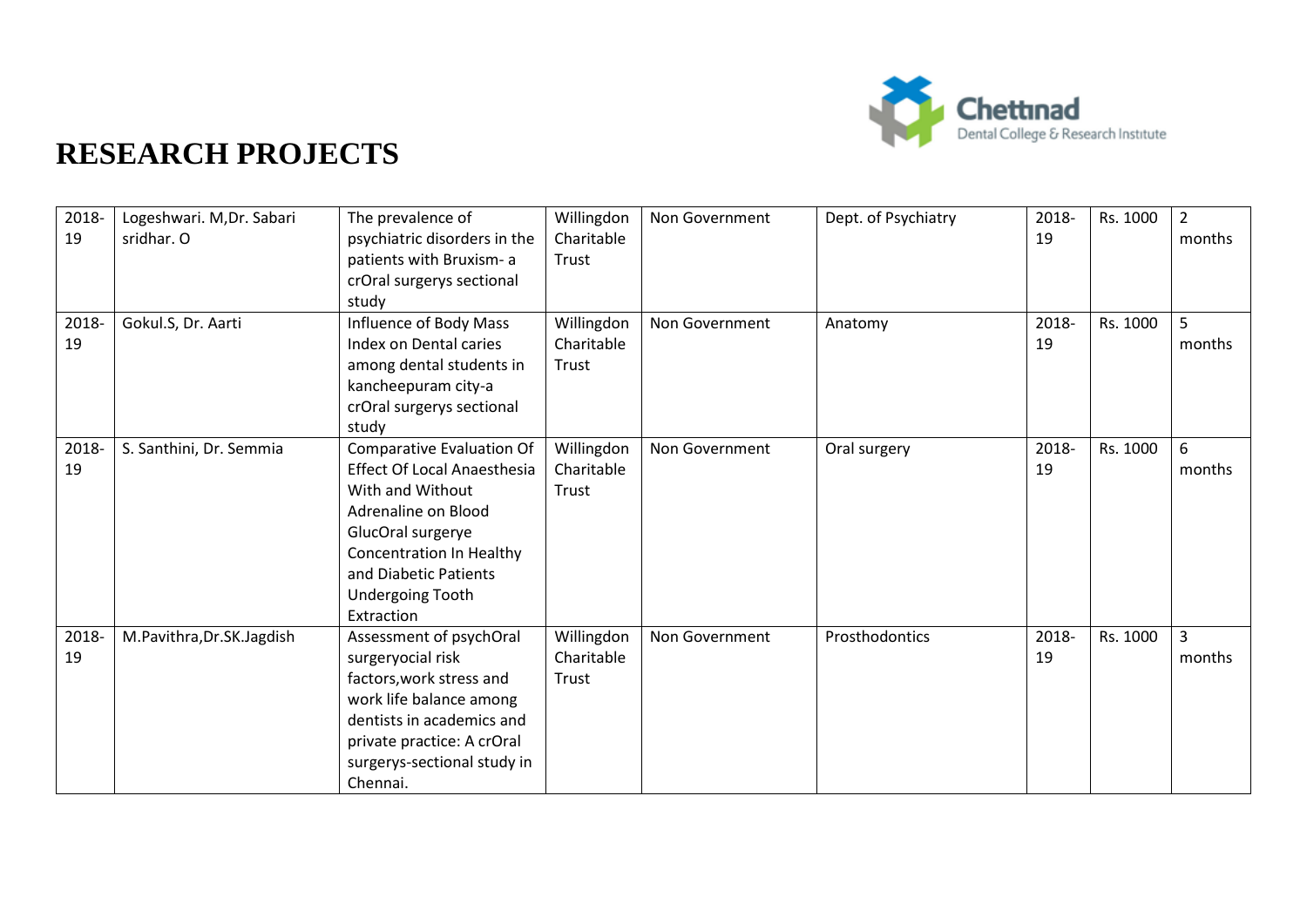

| 2018-<br>19 | Iswariya S, Dr. Manickam                | Comparative study on<br>parotid gland between<br>dominant and non-<br>dominant side of students<br>using mobile phones for<br>voice calls                                                     | Willingdon<br>Charitable<br>Trust | Non Government | Anatomy        | 2018-<br>19 | Rs. 1000 | $\overline{2}$<br>Months |
|-------------|-----------------------------------------|-----------------------------------------------------------------------------------------------------------------------------------------------------------------------------------------------|-----------------------------------|----------------|----------------|-------------|----------|--------------------------|
| 2018-<br>19 | G.pavithra, Dr. Nachiammai              | <b>Estimate the baseline</b><br>values of salivary glucOral<br>surgerye and electrolytes<br>in comparison with blood<br>glucOral surgerye and<br>electrolytes in young and<br>healthy adults. | Willingdon<br>Charitable<br>Trust | Non Government | Oral Pathology | 2018-<br>19 | Rs. 1000 | $\overline{2}$<br>months |
| 2018-<br>19 | Pavithra harikrishnan, Dr. Joe<br>louis | Estimation and mapping of<br>fluoride content of potable<br>water in greater chennai<br>corporation                                                                                           | Willingdon<br>Charitable<br>Trust | Non Government | Pedodontics    | 2018-<br>19 | Rs. 1000 | $\overline{3}$<br>months |
| 2018-<br>19 | Jayabalan.C,<br>Dr. Kumaran Ganesan     | Analysis of pathogens<br>isolated from the oral<br>cavity of school children<br>with dental caries and<br>their awareness of dental<br>hygiene maintenance                                    | Willingdon<br>Charitable<br>Trust | Non Government | Microbiology   | 2018-<br>19 | Rs. 1000 | 6<br>months              |
| 2018-<br>19 | Kadambari R, Dr. Aswath                 | Oral Hygiene Awareness<br><b>Status Among Patients</b><br><b>Visiting Out Patient</b><br><b>Department of Dental</b><br>College and HOral<br>surgerypital                                     | Willingdon<br>Charitable<br>Trust | Non Government | Periodontics   | 2018-<br>19 | Rs. 1000 | 6<br>months              |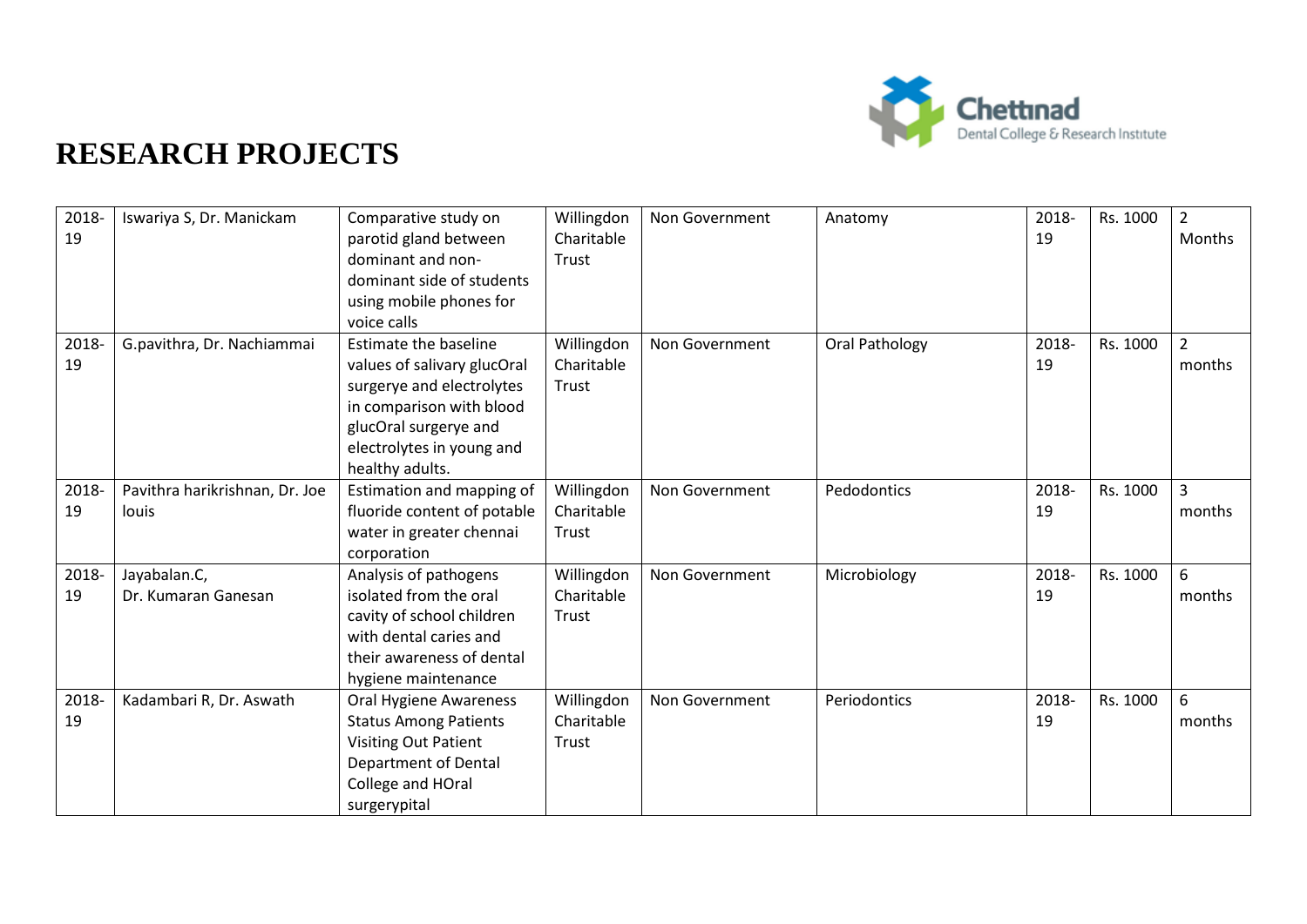

| 2018-<br>19 | M.D.Tamil selvan, Dr. Sathish<br>Muthu Kumar | An epidemiological study<br>of occupational related<br>attrition and abrasion<br>among sculptors                                                      | Willingdon<br>Charitable<br>Trust | Non Government | Oral Pathology            | 2018-<br>19 | Rs. 1000 | $\overline{2}$<br>Months |
|-------------|----------------------------------------------|-------------------------------------------------------------------------------------------------------------------------------------------------------|-----------------------------------|----------------|---------------------------|-------------|----------|--------------------------|
| 2018-<br>19 | R.Kudiarasi, Dr. Daya                        | Association of dental caries<br>in children with anaemia                                                                                              | Willingdon<br>Charitable<br>Trust | Non Government | Pedodontics               | 2018-<br>19 | Rs. 1000 | 5<br>Months              |
| 2018-<br>19 | N.Pavithra Lakshmi,<br>Dr. Femela            | Study to evaluate the<br>effect of Edentulism on<br><b>Nutritional Status, RBC</b><br>parameters and<br>Erythrocyte sedimentation<br>Rate             | Willingdon<br>Charitable<br>Trust | Non Government | <b>General Pathology</b>  | 2018-<br>19 | Rs. 1000 | 1 month                  |
| 2018-<br>19 | Prasanth.U,<br>Dr. Vidhya Karpagam           | <b>Hypertension outcomes</b><br>through blood pressure<br>monitoring and Evaluation<br>by dentists                                                    | Willingdon<br>Charitable<br>Trust | Non Government | Physiology                | 2018-<br>19 | Rs. 1000 | $\overline{2}$<br>months |
| 2018-<br>19 | R.Ram prasath, Dr. Joe Luie                  | Comparison of stress level<br>salivary pH& salivary flow<br><b>BMI and oral Exfoliative</b><br>cytology for sports players<br>and video game players. | Willingdon<br>Charitable<br>Trust | Non Government | Pedodontics               | 2018-<br>19 | Rs. 1000 | $\overline{3}$<br>months |
| 2018-<br>19 | M.Namarrathaa sree,<br>Dr. Renuka            | Influence of menopause on<br>oral health, it's problems<br>and management                                                                             | Willingdon<br>Charitable<br>Trust | Non Government | Obstertics and gynecology | 2018-<br>19 | Rs. 1000 | 6<br>months              |
| 2018-<br>19 | P.J.Vikneshwari, Dr. Sreeja                  | Anti bacterial potency of<br>green synthesized silver<br>nano particles on common<br>microbes of dental<br>biomaterials -an invitro<br>study          | Willingdon<br>Charitable<br>Trust | Non Government | Oral Pathology            | 2018-<br>19 | Rs. 1000 | $\overline{3}$<br>months |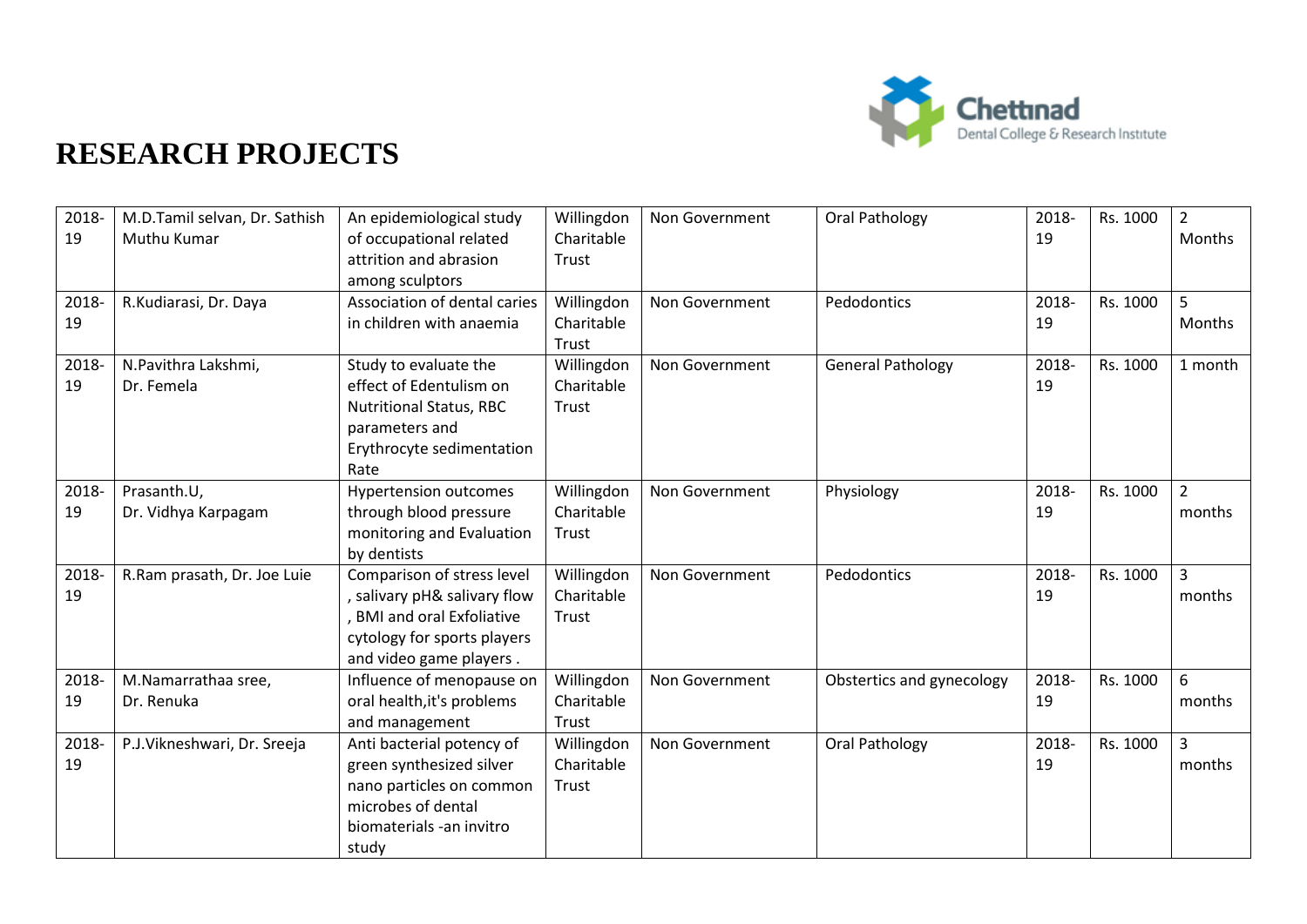

| 2018- | T. Meghana, Dr. Aishwariya  | Assessment of prevalence,    | Willingdon | Non Government | Periodonticsdontics     | 2018- | Rs. 1000 | $\overline{2}$ |
|-------|-----------------------------|------------------------------|------------|----------------|-------------------------|-------|----------|----------------|
| 19    |                             | clinical features and        | Charitable |                |                         | 19    |          | Months         |
|       |                             | severity of dental biofilm   | Trust      |                |                         |       |          |                |
|       |                             | induced gingival disease in  |            |                |                         |       |          |                |
|       |                             | kancheepuram district,       |            |                |                         |       |          |                |
|       |                             | Tamil Nadu - A pilot study.  |            |                |                         |       |          |                |
| 2018- | Priyadarshini. S, Dr. Divya | Correlation of nutritional   | Willingdon | Non Government | Pedodonticsdontics      | 2018- | Rs. 1000 | $\overline{5}$ |
| 19    |                             | status with early childhood  | Charitable |                |                         | 19    |          | Months         |
|       |                             | dental caries                | Trust      |                |                         |       |          |                |
| 2018- | Padmajaa. K, Dr. Shifa      | Effects of smoking and       | Willingdon | Non Government | Microbiology            | 2018- | Rs. 1000 | 6              |
| 19    | Meharaj                     | tobacco chewing on serum     | Charitable |                |                         | 19    |          | months         |
|       |                             | inflammatory markers         | Trust      |                |                         |       |          |                |
| 2018- | Pavithra Rajkumar, Dr. Sai  | Awareness of infection       | Willingdon | Non Government | oral medicine           | 2018- | Rs. 1000 | $\overline{4}$ |
| 19    | Archana                     | control practices among      | Charitable |                |                         | 19    |          | months         |
|       |                             | medical and dental           | Trust      |                |                         |       |          |                |
|       |                             | students                     |            |                |                         |       |          |                |
| 2018- | Pavithra Ramasamy, Dr.      | Antibiotic                   | Willingdon | Non Government | <b>General Medicine</b> | 2018- | Rs. 1000 | 1 month        |
| 19    | Eazhil                      | sensitivity, specificity and | Charitable |                |                         | 19    |          |                |
|       |                             | bacteriological study of     | Trust      |                |                         |       |          |                |
|       |                             | Orofacial space infections.  |            |                |                         |       |          |                |
| 2018- | Agalya. P, Dr. Sowjanya     | A study on prevalence of     | Willingdon | Non Government | Anatomy                 | 2018- | Rs. 1000 | $\overline{2}$ |
| 19    |                             | various dental diseases      | Charitable |                |                         | 19    |          | months         |
|       |                             | among patients attending     | Trust      |                |                         |       |          |                |
|       |                             | a tertiary care dental hOral |            |                |                         |       |          |                |
|       |                             | surgerypital                 |            |                |                         |       |          |                |
| 2018- | G jeevan JOral surgeryhua,  | Comparative evaluation of    | Willingdon | Non Government | Pedodonticsdontics      | 2018- | Rs. 1000 | 6              |
| 19    | Dr. Joe Louis               | compressive strengths of     | Charitable |                |                         | 19    |          | months         |
|       |                             | pOral surgeryterior          | Trust      |                |                         |       |          |                |
|       |                             | compOral                     |            |                |                         |       |          |                |
|       |                             | surgeryite.cention and       |            |                |                         |       |          |                |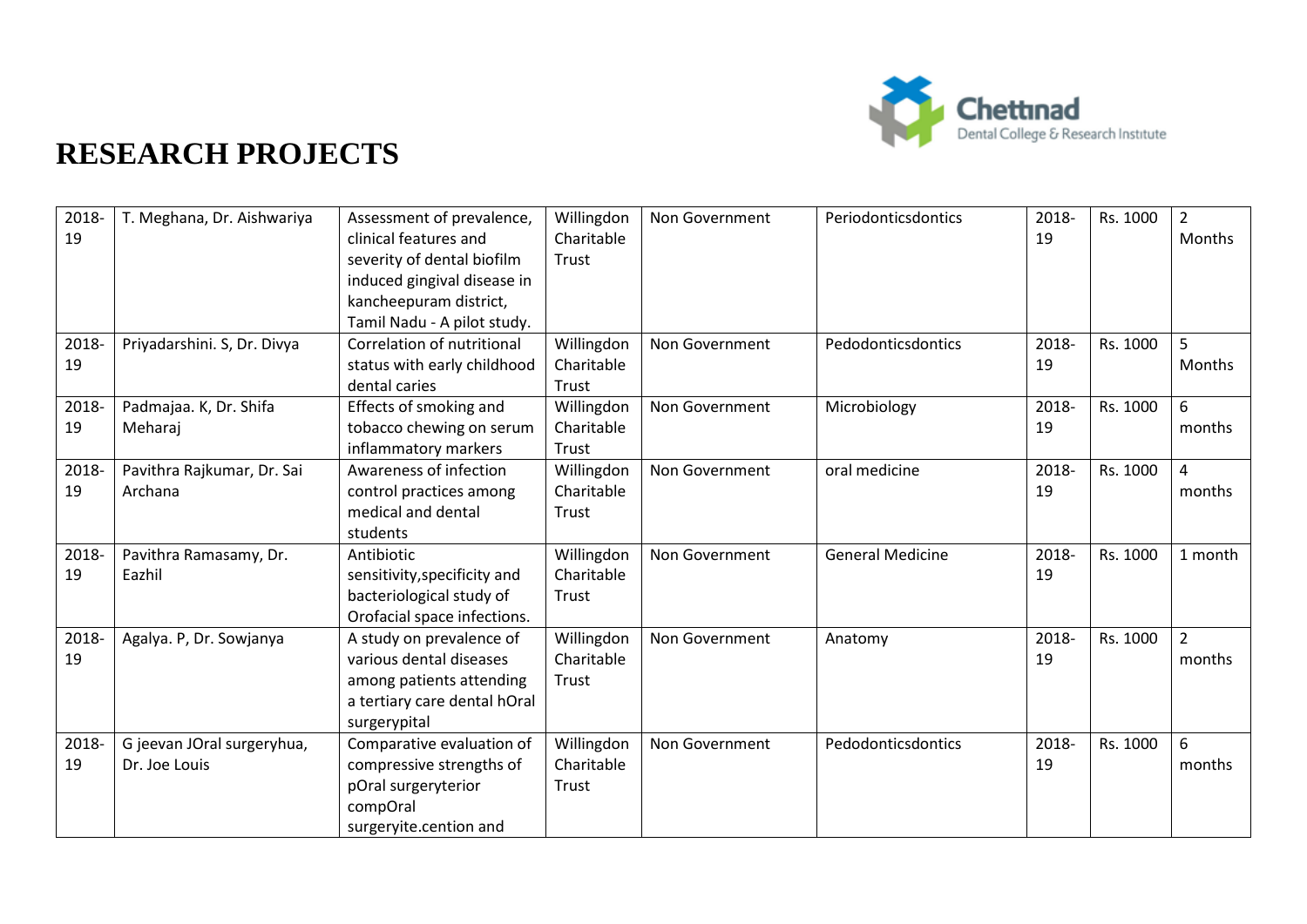

|             |                                    | resin modified GICan<br>invitro study                                                                                                           |                                   |                |                                             |             |          |                          |
|-------------|------------------------------------|-------------------------------------------------------------------------------------------------------------------------------------------------|-----------------------------------|----------------|---------------------------------------------|-------------|----------|--------------------------|
| 2018-<br>19 | M. Yuvarani, Dr. Puvithra          | Effect of weight gain on<br>menstrual irregularities<br>among dental students                                                                   | Willingdon<br>Charitable<br>Trust | Non Government | <b>OBSTETRICS AND</b><br><b>GYNAECOLOGY</b> | 2018-<br>19 | Rs. 1000 | 5<br>months              |
| 2018-<br>19 | N. Shindhuja, Dr.<br>Vijayalakshmi | Incidence of<br>Periodonticsdontal disease<br>among women with PCOral<br>surgery - An observational<br>study                                    | Willingdon<br>Charitable<br>Trust | Non Government | <b>OBSTETRICS AND</b><br><b>GYNAECOLOGY</b> | 2018-<br>19 | Rs. 1000 | 6<br>months              |
| 2018-<br>19 | Anusha.R, Dr. Merlin Jayaraj       | Evaluation of anti<br>microbial efficacy of<br>ayurvedic extracts-<br>nilavembu and magizham<br>against caries microflora -<br>an invitro study | Willingdon<br>Charitable<br>Trust | Non Government | Oral Pathology                              | 2018-<br>19 | Rs. 1000 | $\overline{2}$<br>Months |
| 2018-<br>19 | K. Sharmista Sree, Dr. Agila       | Anti microbial efficacy of<br>Coconut oil pulling in<br>Dental Biofilm induced<br>Gingivitis                                                    | Willingdon<br>Charitable<br>Trust | Non Government | Periodonticsdontics                         | 2018-<br>19 | Rs. 1000 | 5<br><b>Months</b>       |
| 2018-<br>19 | N.Yamini, Dr. Antony               | <b>Evaluation of dental caries</b><br>and its association with<br>duration and type of<br>feeding practices in<br>children                      | Willingdon<br>Charitable<br>Trust | Non Government | Department of paediatrics                   | 2018-<br>19 | Rs. 1000 | $\overline{2}$<br>months |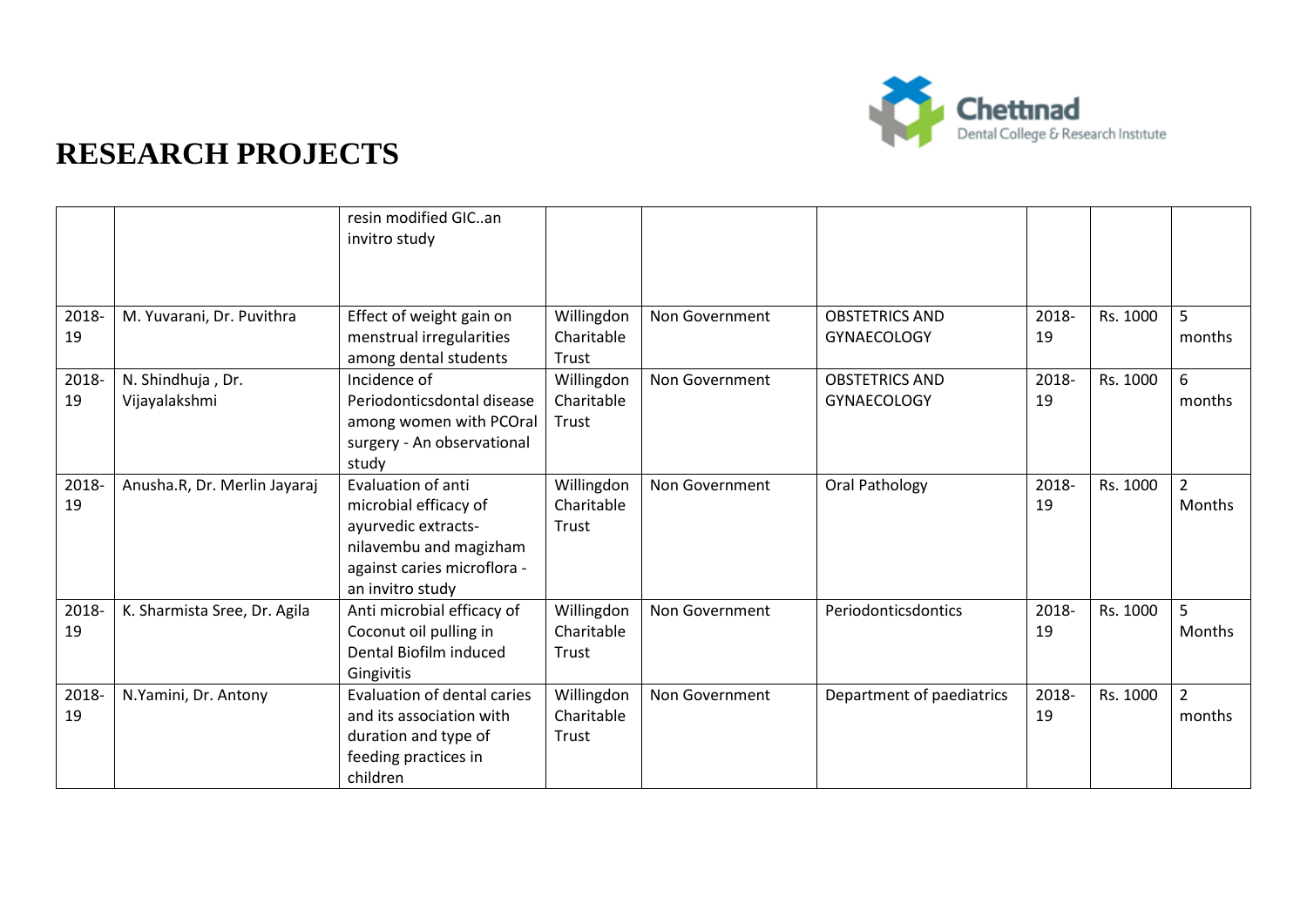

| 2018- | Shahana Fathima.S, Dr.         | Therapeutic efficacy of      | Willingdon | Non Government | <b>Oral and Maxillofacial</b> | 2018- | Rs. 1000 | $\overline{3}$ |
|-------|--------------------------------|------------------------------|------------|----------------|-------------------------------|-------|----------|----------------|
| 19    | Alagappan                      | Hyaluronic acid in pOral     | Charitable |                | Surgery                       | 19    |          | months         |
|       |                                | surgeryt extraction sockets  | Trust      |                |                               |       |          |                |
|       |                                | of asymptomatic impacted     |            |                |                               |       |          |                |
|       |                                | mandibular third molars.     |            |                |                               |       |          |                |
| 2018- | R.Ramya, Dr. Jaganatha         | Knowledge about Oral care    | Willingdon | Non Government | public health dentistry       | 2018- | Rs. 1000 | 6              |
| 19    |                                | in pregnancy among           | Charitable |                |                               | 19    |          | months         |
|       |                                | Gynaecologists/Midwives,     | Trust      |                |                               |       |          |                |
|       |                                | and Dentists in Chennai.     |            |                |                               |       |          |                |
| 2018- | Rebecca Elizabeth Susanna . J. | Comparative evaluation of    | Willingdon | Non Government | Prosthodonticsdontics         | 2018- | Rs. 1000 | 5              |
| 19    | Dr. Deepak                     | the effect of silver         | Charitable |                |                               | 19    |          | months         |
|       |                                | Nanoparticles, Titanium      | Trust      |                |                               |       |          |                |
|       |                                | Dioxide Nanoparticles and    |            |                |                               |       |          |                |
|       |                                | curcumin on the antifungal   |            |                |                               |       |          |                |
|       |                                | properties of soft denture   |            |                |                               |       |          |                |
|       |                                | relining material (in vitro) |            |                |                               |       |          |                |
| 2018- | Iswarya.S, Dr. Senthil Kumar   | <b>Correlation between</b>   | Willingdon | Non Government | Endodonticsdontics            | 2018- | Rs. 1000 | 6              |
| 19    |                                | dermatoglyphics and pit      | Charitable |                |                               | 19    |          | months         |
|       |                                | and fissure morphology of    | Trust      |                |                               |       |          |                |
|       |                                | first permanent molar        |            |                |                               |       |          |                |
|       |                                | amomg school children of     |            |                |                               |       |          |                |
|       |                                | age between 7 to 9 years     |            |                |                               |       |          |                |
| 2018- | Bhavana, Dr. Sreeja.C          | Correlating the severity of  | Willingdon | Non Government | Oral Pathology                | 2018- | Rs. 1000 | $\overline{3}$ |
| 19    |                                | acanthOral surgeryis         | Charitable |                |                               | 19    |          | months         |
|       |                                | nigricans and oral           | Trust      |                |                               |       |          |                |
|       |                                | dysplastic changes in        |            |                |                               |       |          |                |
|       |                                | patients with type II        |            |                |                               |       |          |                |
|       |                                | diabetes mellitus - a crOral |            |                |                               |       |          |                |
|       |                                | surgerys sectional study     |            |                |                               |       |          |                |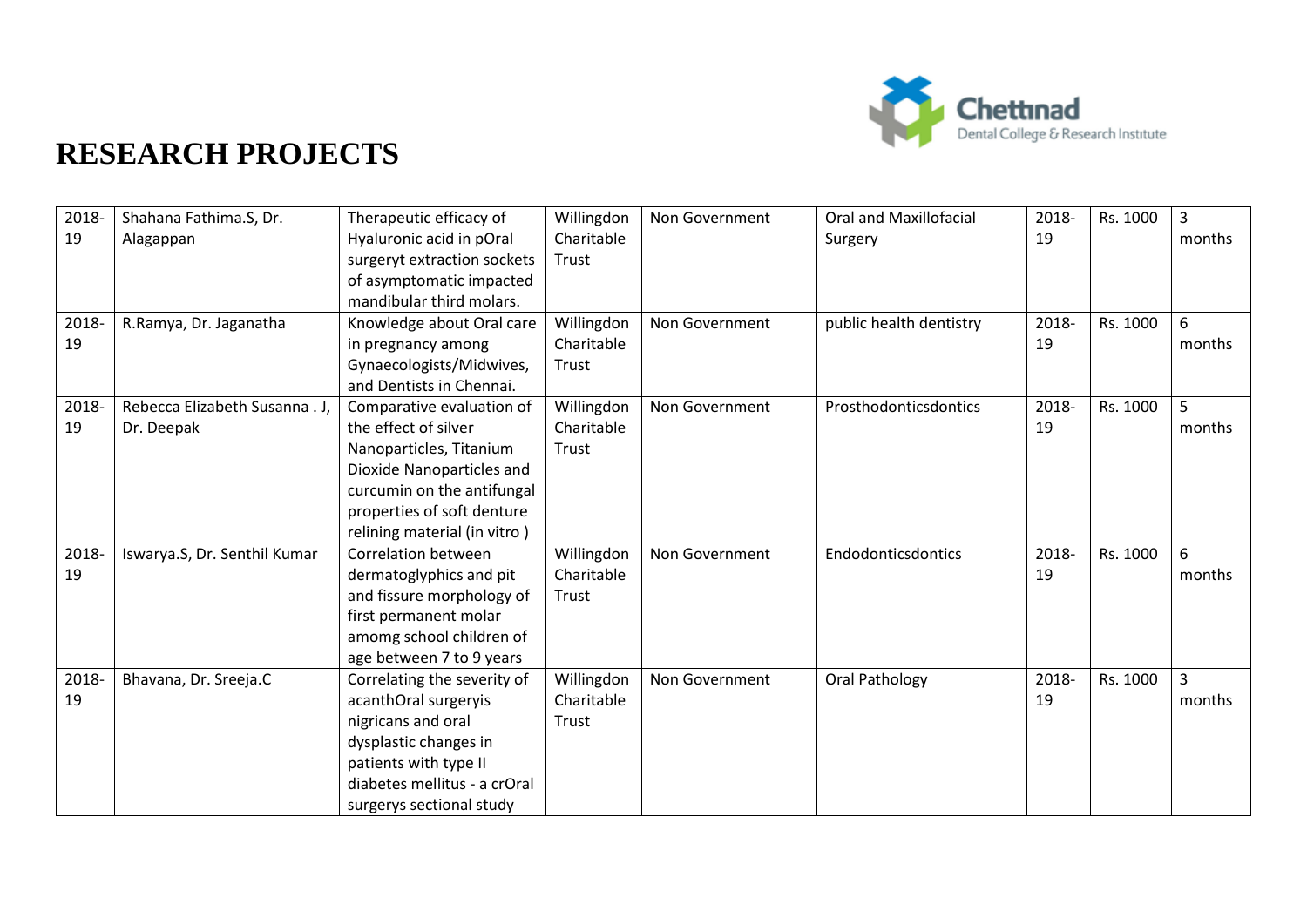

| 2018-<br>19 | Praveen.R, Dr. Senthil<br>Eagappan       | <b>Effects of soldering</b><br>technique on fracture<br>strength of silver soldered<br>joints                                                          | Willingdon<br>Charitable<br>Trust | Non Government                                      | Department of<br>Pedodonticsdontics and<br>preventive dentistry | 2018-<br>19 | Rs. 1000     | $\overline{2}$<br>Months |
|-------------|------------------------------------------|--------------------------------------------------------------------------------------------------------------------------------------------------------|-----------------------------------|-----------------------------------------------------|-----------------------------------------------------------------|-------------|--------------|--------------------------|
| 2018-<br>19 | Aswini S, Dr, Eazhil                     | <b>Assessment of Oral Health</b><br><b>Related Quality of Life</b><br>(OHRQoL) in Chronic<br>Kidney Disease patients<br>undergoing haemodialysis       | Willingdon<br>Charitable<br>Trust | Non Government                                      | Prosthodonticsdontics                                           | 2018-<br>19 | Rs. 1000     | 5<br>Months              |
| 2018-<br>19 | Rajprithivika. R,<br>Dr. Indra Annamalai | <b>Evaluation of occlusal</b><br>contact changes occurring<br>during the retention<br>Periodonticsd                                                    | Willingdon<br>Charitable<br>Trust | Non Government                                      | Orthodonticsdonticsdontics                                      | 2018-<br>19 | Rs. 1000     | 6<br>months              |
| 2018-<br>19 | Sai Shruthi.H. N, Dr. Kanmani            | Impact of paediatric liquid<br>medicines on salivary pH                                                                                                | Willingdon<br>Charitable<br>Trust | Non Government                                      | oral medicine                                                   | 2018-<br>19 | Rs. 1000     | $\overline{4}$<br>months |
| 2018-<br>19 | P. Akansha Tini, Dr. Sridharan           | The influence of handheld<br>mobile phones in human<br>salivary flow rate                                                                              | Willingdon<br>Charitable<br>Trust | Non Government                                      | Prosthodonticsdontics                                           | 2018-<br>19 | Rs. 1000     | 1 month                  |
| 2018-<br>19 | Ilavarasi.k, Dr. Yamini                  | Cephalometric analysis in<br>mouth breathing and nOral<br>surgerye breathing<br>children-a randomized<br>control trial                                 | <b>ICMR</b>                       | Indian Council of<br>Medical<br>Research/Government | Orthodonticsdonticsdontics                                      | 2018-<br>19 | Rs.<br>20000 | $\overline{2}$<br>months |
| 2018-<br>19 | Steffy S, Dr. Sathish Muthu<br>Kumar     | <b>Estimation of microbial</b><br>contamination, pH<br>alkalinity and mineral<br>content in the dental unit<br>waterlines - A<br>multiparametric study | Willingdon<br>Charitable<br>Trust | Non Government                                      | Oral Pathology                                                  | 2018-<br>19 | Rs. 1000     | $\overline{3}$<br>months |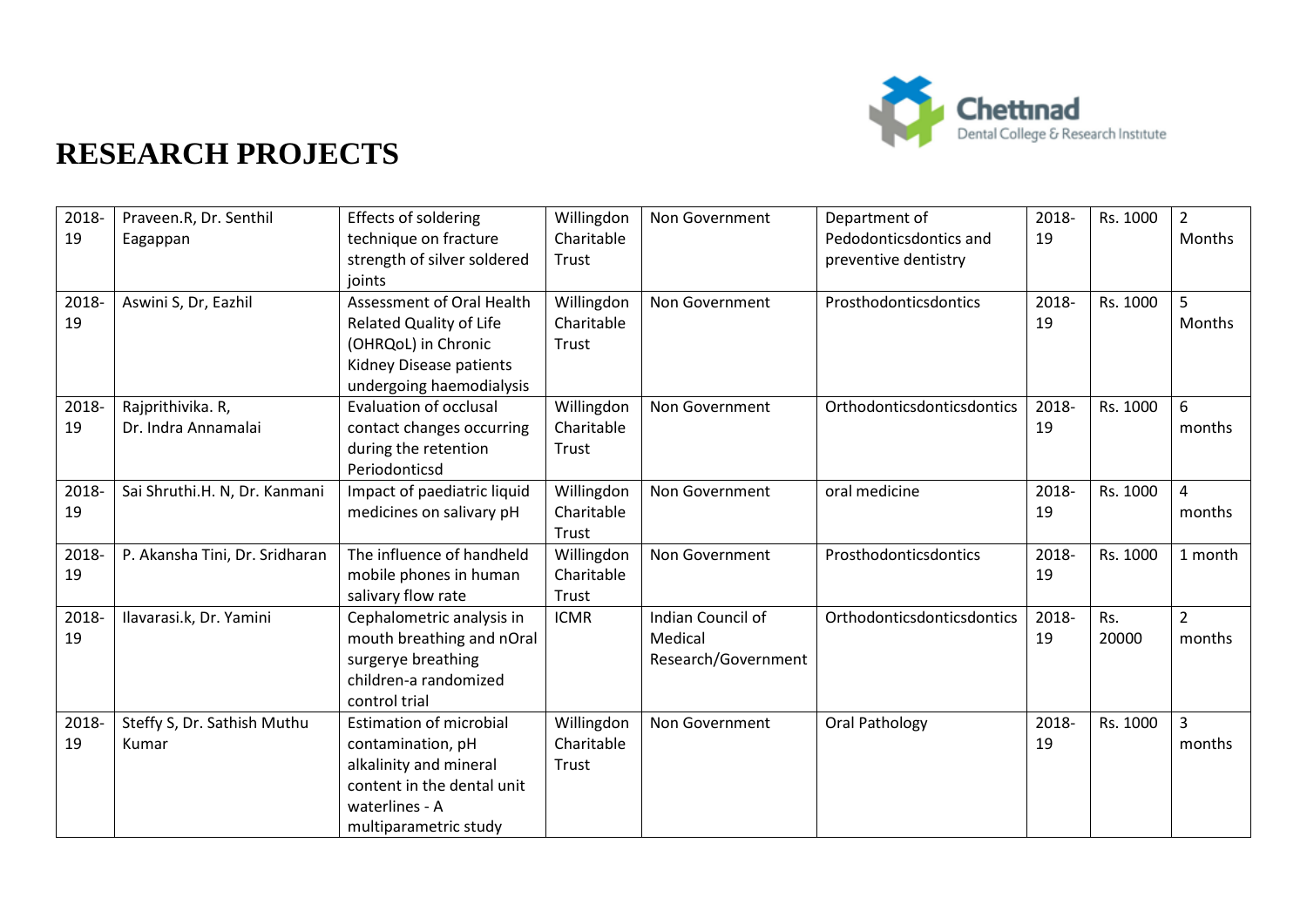

| 2018-<br>19 | Poornima, Dr. Devi Chandrika | Prevalence of oral<br>manifestations and salivary<br>changes in diabetic and<br>hypertensive chronic renal<br>failure patients undergoing<br>haemodylasis                                       | Willingdon<br>Charitable<br>Trust | Non Government | Department of nephrology                 | 2018-<br>19 | Rs. 1000 | 6<br>months              |
|-------------|------------------------------|-------------------------------------------------------------------------------------------------------------------------------------------------------------------------------------------------|-----------------------------------|----------------|------------------------------------------|-------------|----------|--------------------------|
| 2018-<br>19 | Rizvi.v.chouhan Dr. Anitha   | Comparative efficacy of<br>various pre-procedural<br>mouthwashes in the<br>reduction of aerOral<br>surgeryol contamination<br>during ultrasonic scaling -<br>A clinico-microbiological<br>study | Willingdon<br>Charitable<br>Trust | Non Government | Periodontics                             | 2018-<br>19 | Rs. 1000 | 5<br>months              |
| 2018-<br>19 | Joanna gracy p, Dr. Eswari   | PRF as an effective scaffold<br>in pOral surgeryt<br>extraction socket healing<br>in Type 2 diabetic patient -<br>A randomised control<br>study                                                 | Willingdon<br>Charitable<br>Trust | Non Government | <b>Oral and Maxillofacial</b><br>Surgery | 2018-<br>19 | Rs. 1000 | 6<br>months              |
| 2018-<br>19 | J.Geerthana, Dr. Sivarajan   | Health risk behaviour and<br>their mental health<br>problems among under<br>undergraduate in a<br>medical University a<br>questionnaire study                                                   | Willingdon<br>Charitable<br>Trust | Non Government | <b>General Medicine</b>                  | 2018-<br>19 | Rs. 1000 | 3<br>months              |
| 2018-<br>19 | Prathusha.U, Dr. Prema       | Evaluation of the ideal<br>pOral surgeryition of the<br>maxillary central incisors<br>with relation to palatal<br>rugae                                                                         | Willingdon<br>Charitable<br>Trust | Non Government | Orthodonticsdonticsdontics               | 2018-<br>19 | Rs. 1000 | $\overline{3}$<br>months |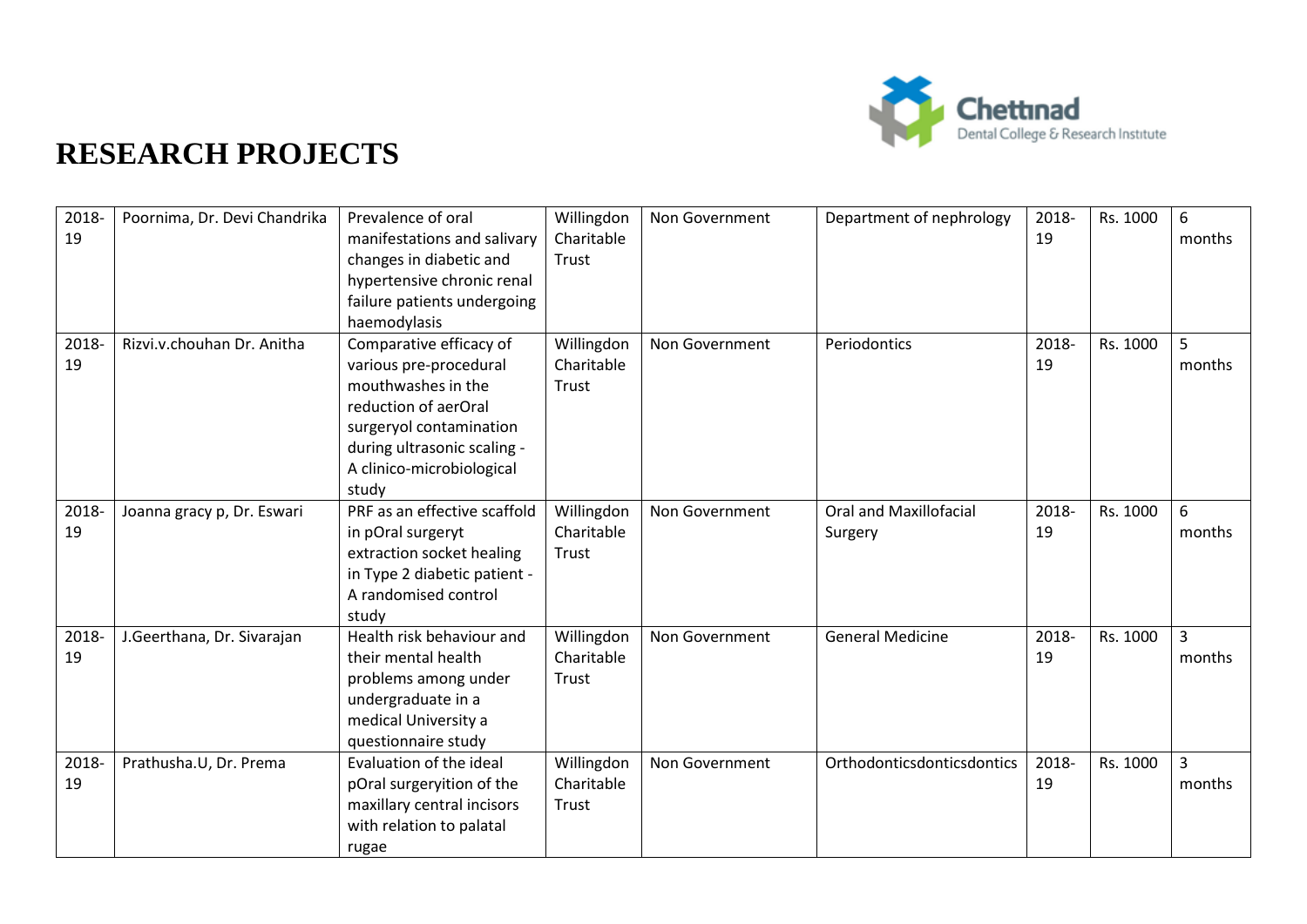

| 2018-<br>19 | Subhashini. R, Dr. Prabha             | Observational hOral<br>surgerypital based study<br>correlating serum estradiol<br>to Periodonticsdontitis in<br>pOral surgeryt menopausal<br>women.                                                   | Willingdon<br>Charitable<br>Trust | Non Government | <b>Obstetrics and Gynaecology</b>                | 2018-<br>19 | Rs. 1000 | 6<br>months              |
|-------------|---------------------------------------|-------------------------------------------------------------------------------------------------------------------------------------------------------------------------------------------------------|-----------------------------------|----------------|--------------------------------------------------|-------------|----------|--------------------------|
| 2018-<br>19 | Valarmathi. M, Dr. Suresh             | Comparison of caries<br>experience in preterm and<br>term children of age 1-<br>6years                                                                                                                | Willingdon<br>Charitable<br>Trust | Non Government | paediatrics                                      | 2018-<br>19 | Rs. 1000 | $\overline{5}$<br>months |
| 2018-<br>19 | K.Aarthy,<br>Dr. Manu Unnikrishnan    | Evaluation of microleakage<br>in obturated root canals<br>using medicated gutta-<br>percha after disinfection<br>with Sodium Hypochlorite,<br>Peracetic acid and<br>Chlorhexidine-An Invitro<br>study | Willingdon<br>Charitable<br>Trust | Non Government | Conservative Dentistry and<br>Endodonticsdontics | 2018-<br>19 | Rs. 1000 | 6<br>months              |
| 2018-<br>19 | M.j.Qurathul ayn fathima,<br>Dr. Liji | Comparison of efficacy of<br>dentures in improving the<br>nuritional status of<br>edentulous diabetic<br>patients with dentulous<br>diabetic patients.                                                | Willingdon<br>Charitable<br>Trust | Non Government | Prosthodonticsdontics                            | 2018-<br>19 | Rs. 1000 | $\overline{2}$<br>Months |
| 2018-<br>19 | Vignesh R, Dr. Christeffi Mabel       | <b>Estimation Of Salivary</b><br>Nitric Oxide And Total<br>Antioxidant Capacity In<br><b>Tobacco Users And Oral</b><br><b>Potentially Malignant</b><br><b>Disorders</b>                               | Willingdon<br>Charitable<br>Trust | Non Government | oral medicine                                    | 2018-<br>19 | Rs. 1000 | 5<br>Months              |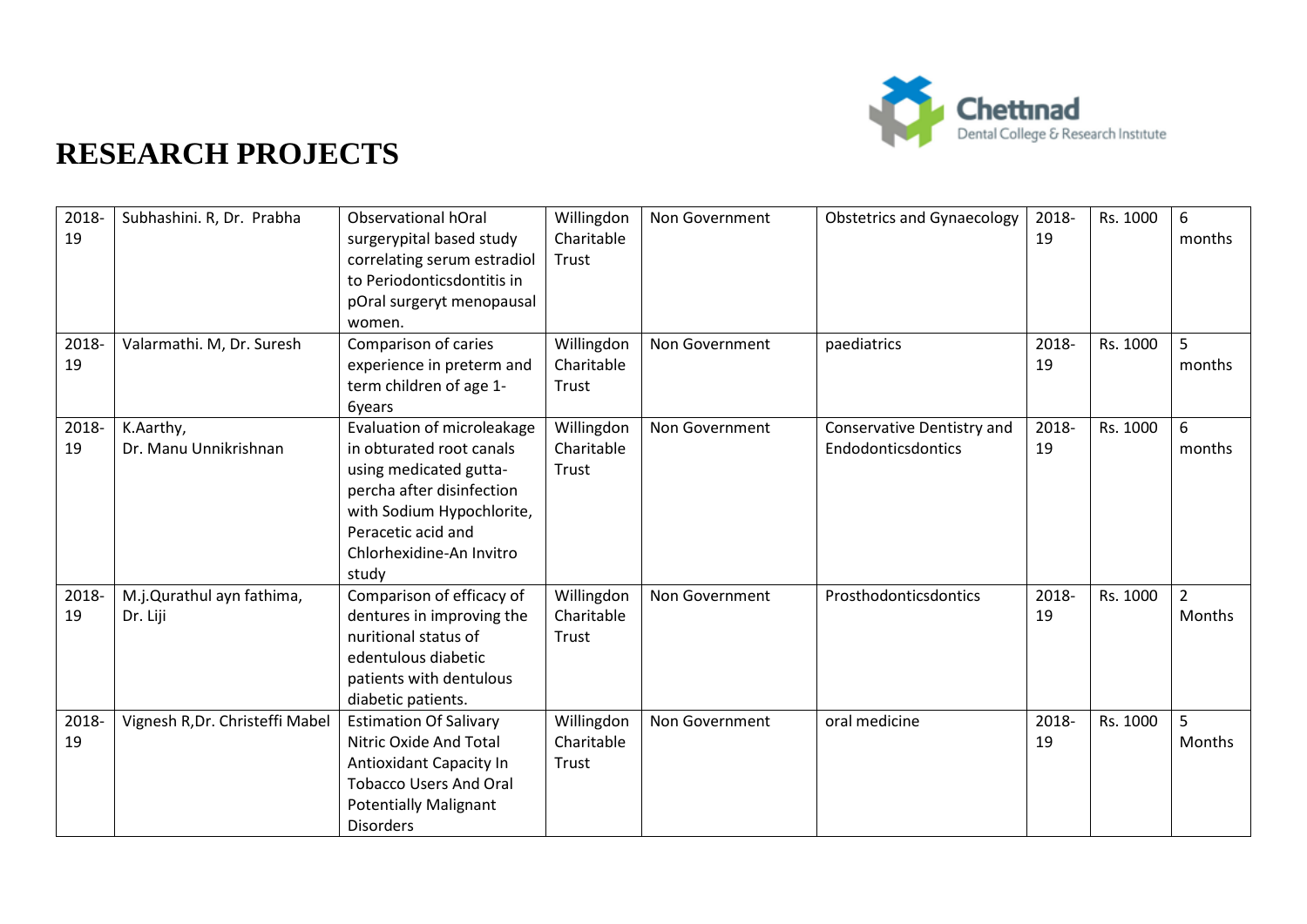

| 2018- | Kaviya b, Dr. Divya            | Remineralisation activity of | Willingdon | Non Government | Department of allied health  | 2018- | Rs. 1000 | 1 month        |
|-------|--------------------------------|------------------------------|------------|----------------|------------------------------|-------|----------|----------------|
| 19    |                                | nano hydroxyapatite          | Charitable |                | science                      | 19    |          |                |
|       |                                | biogel synthesized from      | Trust      |                |                              |       |          |                |
|       |                                | egg shells -an invitro       |            |                |                              |       |          |                |
|       |                                | comparative study            |            |                |                              |       |          |                |
| 2018- | Raavi sriharika, Dr. Aswath    | Microbiologic profile of     | Willingdon | Non Government | Periodonticsdontics          | 2018- | Rs. 1000 | $\overline{2}$ |
| 19    |                                | aerobic and anaerobic        | Charitable |                |                              | 19    |          | months         |
|       |                                | profile in patients with     | Trust      |                |                              |       |          |                |
|       |                                | dental biofilm induced       |            |                |                              |       |          |                |
|       |                                | gingivitis.                  |            |                |                              |       |          |                |
| 2018- | M.Raveena, Dr.Nagappan         | Association of taste         | Willingdon | Non Government | Public health dentistry      | 2018- | Rs. 1000 | 3              |
| 19    |                                | hypOral surgeryensitivity    | Charitable |                |                              | 19    |          | months         |
|       |                                | with oral health conditions  | Trust      |                |                              |       |          |                |
|       |                                | among school children in     |            |                |                              |       |          |                |
|       |                                | Chennai city, india.dr       |            |                |                              |       |          |                |
| 2018- | Kokila S K, Dr. priyadharshini | Assessment of the Urea       | Willingdon | Non Government | oral medicine                | 2018- | Rs. 1000 | 6              |
| 19    |                                | and Uric acid levels in the  | Charitable |                |                              | 19    |          | months         |
|       |                                | saliva of patients with      | Trust      |                |                              |       |          |                |
|       |                                | dental caries                |            |                |                              |       |          |                |
| 2018- | M.N.Akshaya, R, Dr. Rajasekhar | Salivary interleukin-6 as a  | Willingdon | Non Government | <b>Department of General</b> | 2018- | Rs. 1000 | 5              |
| 19    |                                | biomarker in evaluating      | Charitable |                | Medicine                     | 19    |          | months         |
|       |                                | circadian dysfunction in     | Trust      |                |                              |       |          |                |
|       |                                | Parkinson's disease          |            |                |                              |       |          |                |
| 2018- | P.Yuvaranjani, Dr. Sivan       | <b>Assessment of Carbon</b>  | Willingdon | Non Government | Department of Oral           | 2018- | Rs. 1000 | 6              |
| 19    | sathish                        | monoxide level in the        | Charitable |                | medicine and radiology       | 19    |          | months         |
|       |                                | exhaled air of non-smokers   | Trust      |                |                              |       |          |                |
|       |                                | expOral surgeryed to         |            |                |                              |       |          |                |
|       |                                | automobile pollution and     |            |                |                              |       |          |                |
|       |                                | smokers in Chennai city-A    |            |                |                              |       |          |                |
|       |                                | comparative study            |            |                |                              |       |          |                |